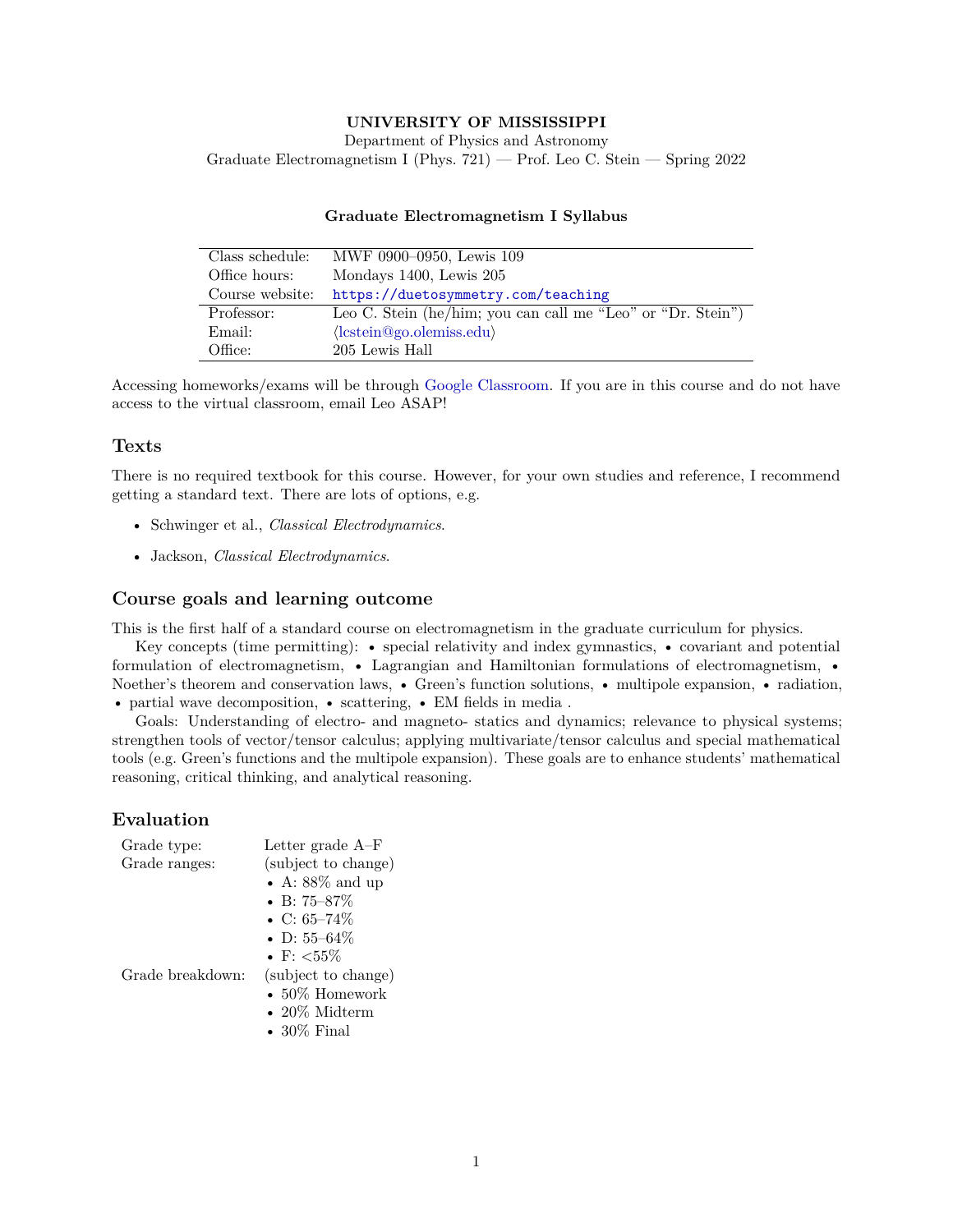### **Homework, tests, and final exam**

Homework assignments will be announced via the course web site, and they must be turned in by midnight on the due date. Late homework will be penalized 20% per day (exceptions and extensions permitted with good cause). Homeworks and exams may be physically handed in, or submitted as PDFs or JPGs via the course web site (electronic submission is preferred). Homework must be easy to read: please clearly write down your name and the problem set number, do not use a red pen. The midterm and final exam will be open-book and open-notes, and a calculator will be permitted.

### **Attendance**

There is no strict attendance requirement, but you are strongly advised to attend class. Attendance has a strong correlation with performance. I recommend that you read the book sections in advance and come ready to participate. If you miss an exam or cannot turn in homework, please inform me beforehand and get a doctor's note if applicable. Absences from tests count as zeros, unless they are justified. If you must be absent during a test for a University sponsored event, you must discuss this with me before the test date.

# **Academic Integrity**

Violations of the University's policy of academic integrity will result in a failing grade and other disciplinary actions. A student with a documented case of plagiarism or cheating in this course will receive a failing grade for the course and may face disciplinary action by the University, including expulsion.

In particular, do not turn in problem set solutions copied from online or a solutions manual. Copying solutions does nothing to enhance your learning. If I see this then you will get an automatic 0 for the problem set. It if happens more than once I will report it to the chair of the department.

## **Disability Access and Inclusion**

The University of Mississippi is committed to the creation of inclusive learning environments for all students. If there are aspects of the instruction or design of this course that result in barriers to your full inclusion and participation, or to accurate assessment of your achievement, please contact the course instructor as soon as possible. Barriers may include, but are not necessarily limited to, timed exams and in-class assignments, difficulty with the acquisition of lecture content, inaccessible web content, and the use of non-captioned or non-transcribed video and audio files. If you are approved through SDS, you must log in to your Rebel Access portal at <https://sds.olemiss.edu> to request approved accommodations. If you are NOT approved through SDS, you must contact Student Disability Services at 662-915-7128 so the office can: 1) determine your eligibility for accommodations, 2) disseminate to your instructors a Faculty Notification Letter, 3) facilitate the removal of barriers, and 4) ensure you have equal access to the same opportunities for success that are available to all students.

### **Other**

If a change in the syllabus becomes necessary during the semester, it will be discussed in class and then posted on the course website. The course website will also contain up-to-date information on the class schedule, homework assignments and complementary material.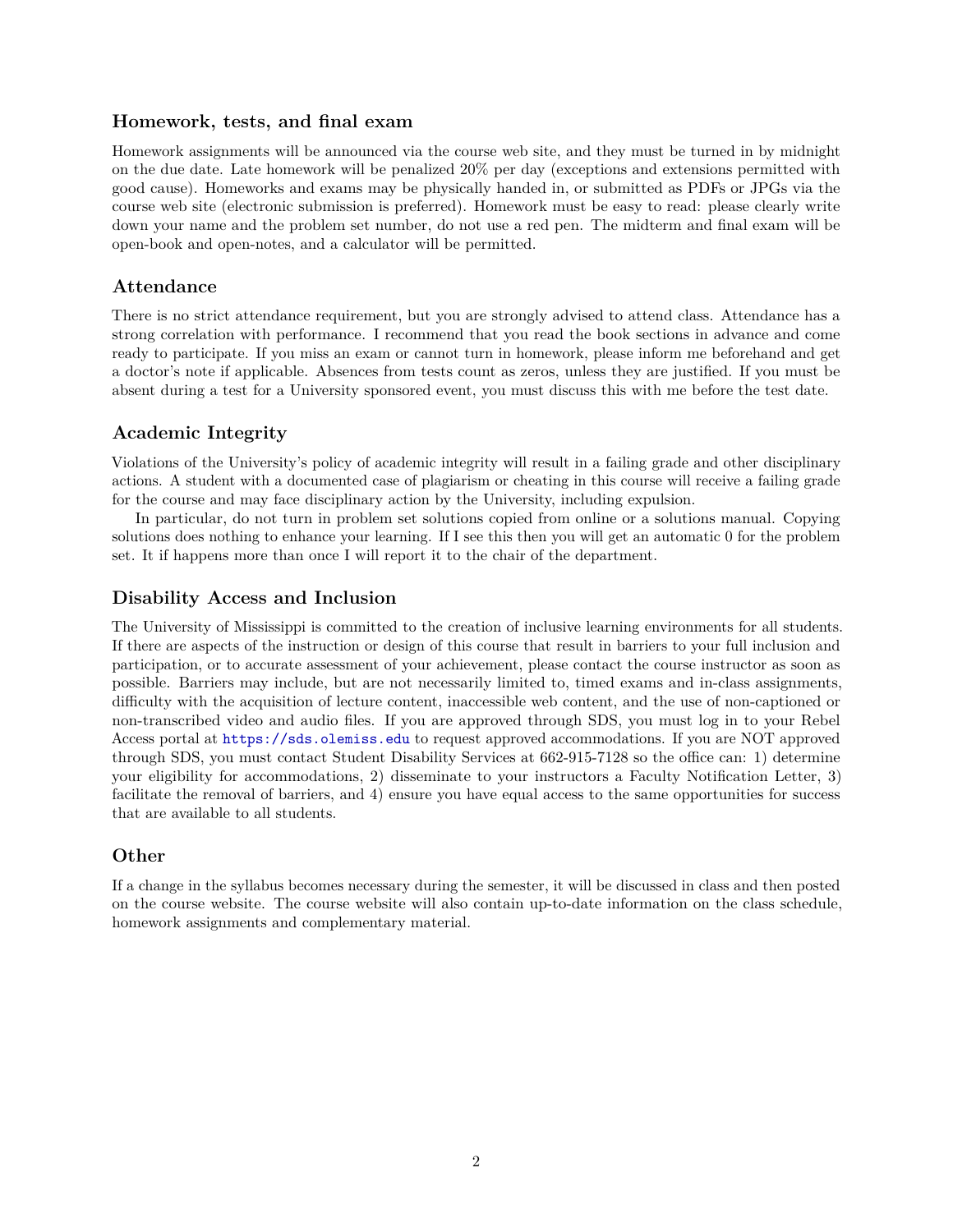## **Classroom Health Requirements**

- Students are expected to comply with the University's protocols when they are in effect. Currently, a mask requirement is in place for vaccinated and unvaccinated people. As a result, proper mask wearing is required indoors and in the classroom. Current protocols can be found at [https://coronavirus.](https://coronavirus.olemiss.edu/) [olemiss.edu/](https://coronavirus.olemiss.edu/).
- Students who have a diagnosed health concern that interferes with the wearing of face masks may contact the Student Disabilities Services (SDS) Office to seek a University-approved accommodation. Please contact SDS at <https://sds.olemiss.edu/> for more information.
- If students test positive for COVID-19 at any health care facility, they must contact the Student Health Center at 662-915-7274. (Faculty and staff should contact the Employee Health Service at 662-915-6550.) University Health Services will coordinate contact tracing to lessen the likelihood of spread.
- Students with COVID-19 should seek medical attention at the Student Health Center and contact their instructor to let them know that they will be missing class due to a health-related issue.
- If you are exposed to someone with COVID-19, you should contact the Student Health Center to get tested three to five days following exposure and follow the guidance recommended by the Health Center. If you are not fully vaccinated, you should follow quarantine protocols found at [https:](https://coronavirus.olemiss.edu/students/) [//coronavirus.olemiss.edu/students/](https://coronavirus.olemiss.edu/students/).

## **Non-adherence with Health Requirements**

- Currently, COVID-19 guidelines for the Fall 2021 semester include face masks for vaccinated and unvaccinated people inside University buildings; therefore, students should not be in classroom spaces when they are out of compliance with these guidelines unless they have an accommodation approved by Student Disability Services.
- The University's Academic Conduct and Discipline Policy states that "disorderly behavior that disrupts the academic environment violates the standard of fair access to the academic experience." Failure to adhere to health requirements during the COVID-19 emergency will be deemed as disruptive to the classroom and will be enforced following the Academic Conduct and Discipline procedures.
- The University of Mississippi has adopted a tiered disciplinary protocol for non-adherence to COVID-19 health requirements. This disciplinary protocol is maintained by the Office of Conflict Resolution and Student Conduct: <https://conflictresolution.olemiss.edu/covidupdates>.